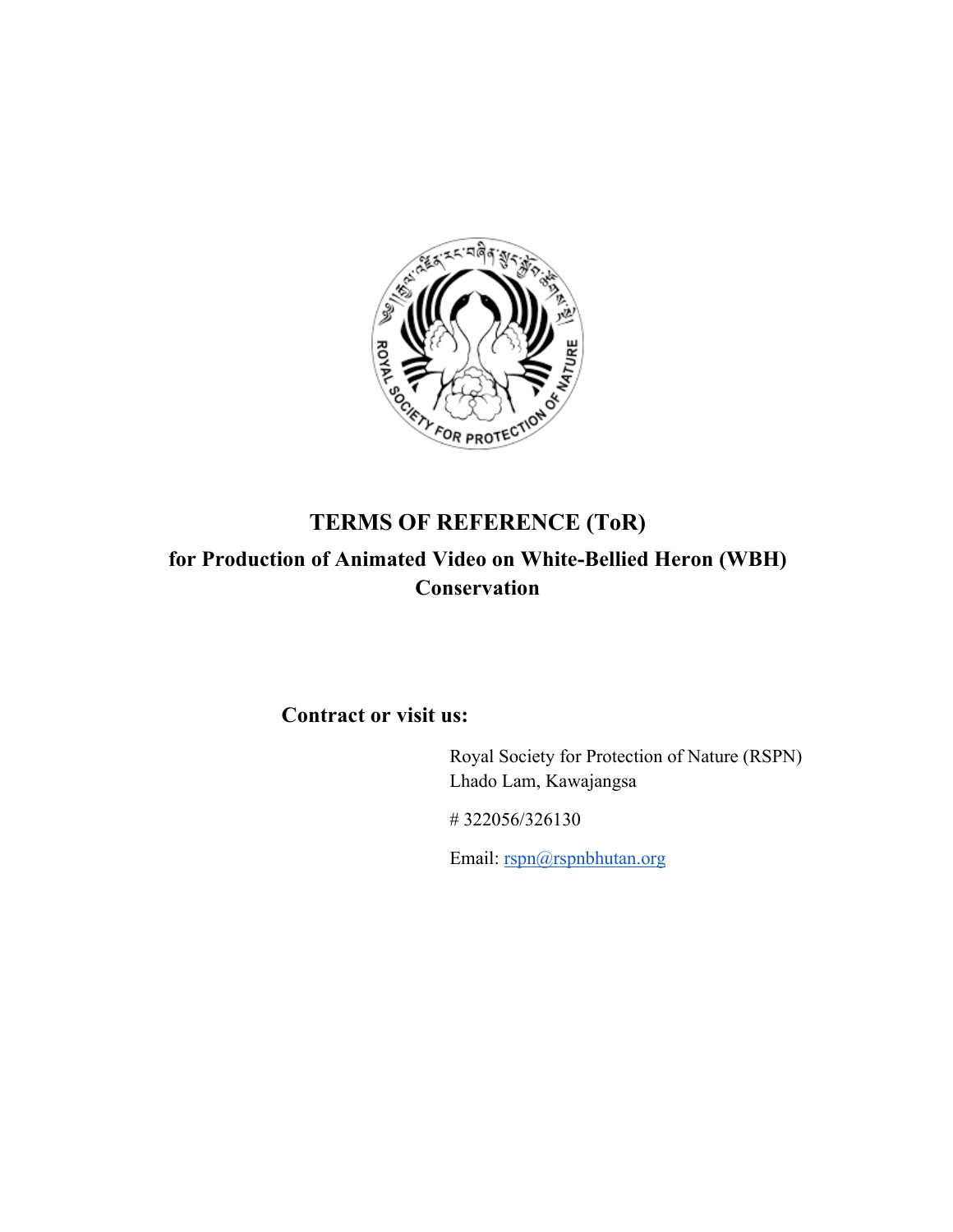### **Table of Contents**

- 1.Background
- 2.Objective of the Assignment
- 3.Specific Tasks
- 4.Deliverables
- 5.Time frame of the Assignment
- 6.Remuneration
- 7. Selection Criteria
- 8.Proposal Submission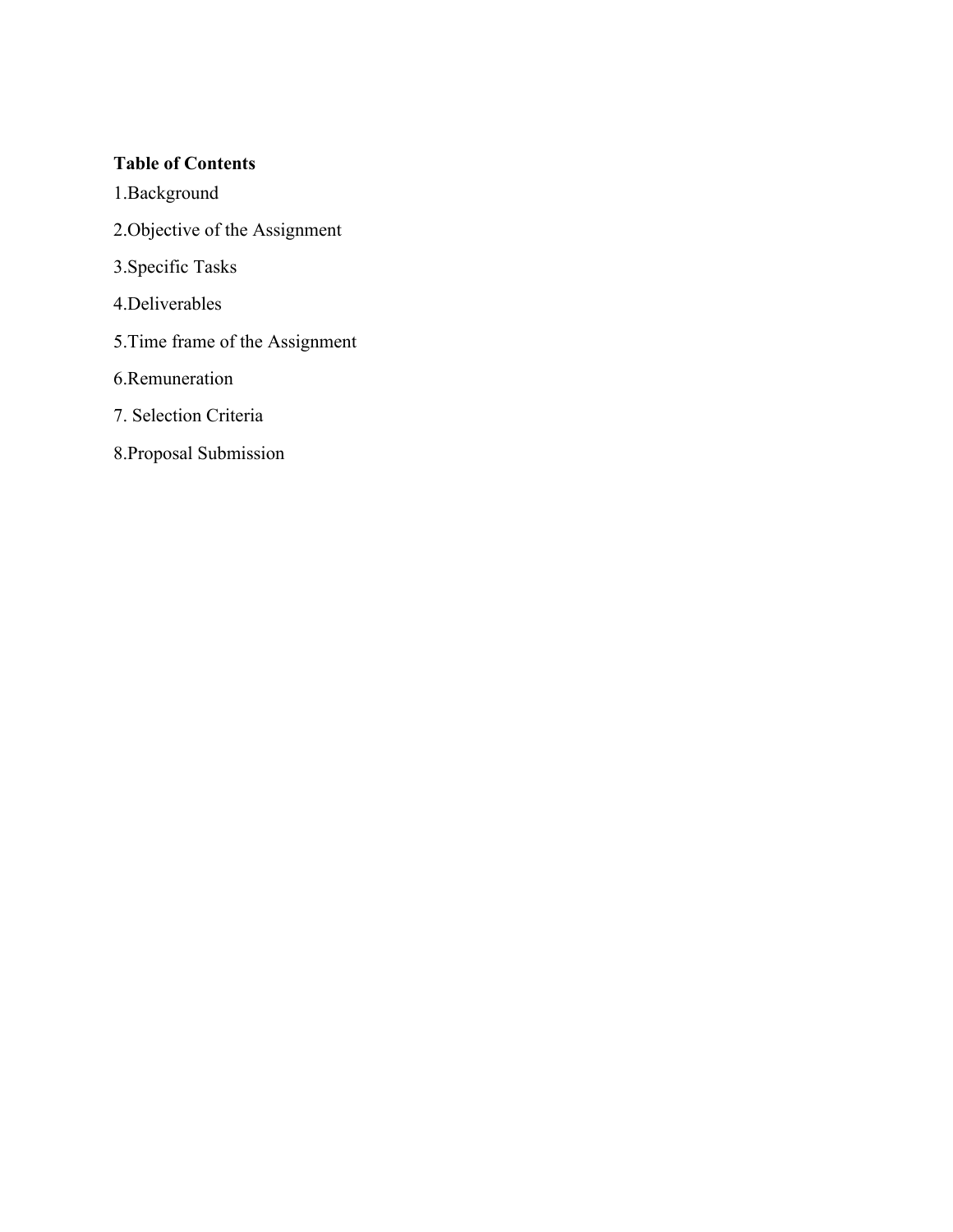# **1. Background**

Royal Society for Protection of Nature (RSPN) is a citizen-based NGO established in 1987 under the Royal Command of His Majesty the Fourth Druk Gyalpo Jigme Singye Wangchuck. RSPN is devoted to the conservation of Bhutan's unique environment. Since its establishment, RSPN made significant contributions towards biodiversity conservation, community livelihood enhancement and overall improvement of the environment in Bhutan. RSPN is currently implementing the project *'Developing Ecosystem Based-solutions for Managing Biodiversity Landscapes in Bhutan'.*

This project is funded by the Federal Ministry for Environment, Nature Conservation and Nuclear Safety (BMU), Germany through International Climate Initiative (IKI) with co-funding from MAVA Foundation, Switzerland, and RSPN. This is a five-year project with an objective to establish approaches and tools for protecting and managing the Critically Endangered Whitebellied Heron (WBH) habitats along Punatsangchhu and Mangdechhu basins.

To create public awareness and inform larger communities on conservation importance of WBH, we are developing animated videos mostly targeting children, youths and rural communities. Therefore, RSPN would like to invite licensed and certified professional Audio-Visual /Animation Firms to submit proposals for developing animated video on WBH Conservation in Bhutan.

# **2. Objective of the Assignment**

The objective of the assignment is to:

• Produced a total of 10 minutes animated video (story to be developed in collaboration with RSPN) divided into three segments on **'WBH CONSERVATION IN BHUTAN**.'

# **3. Specific tasks**

The Consultancy firm shall accomplish the following tasks:

- Hold preparatory discussion with RSPN regarding the development of animated video.
- Prepare script, illustrations, storyboarding and narration for the animated video in consultation with the RSPN team.
- Record narration and prepare background music for the video.
- Produce the animated video in both English and Dzongkha and have subtitles.
- Prepare draft videos and submit for final feedback before the deadline of the contract.
- Produce the final animated video of at least 10 minutes.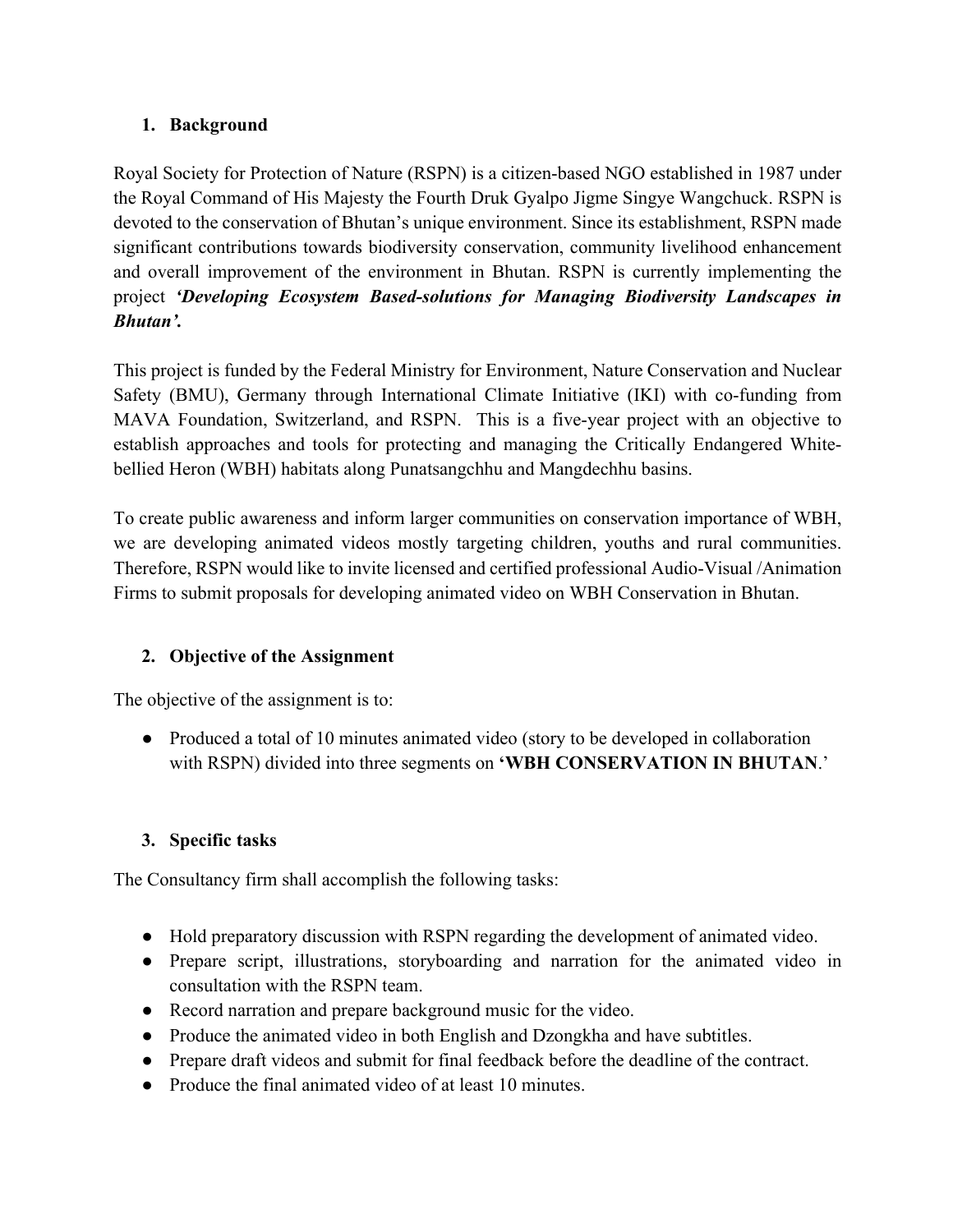#### **4. Deliverables**

The following are the key deliverables of the assignment:

- A detailed work plan and schedule for developing the animated video.
- A storyboard and script for the animated video on WBH Conservation.
- Final illustrations and audio recording of the animated characters.
- Final 10 minutes master animated video in HD.

#### **5. Time frame of the Assignment:**

The assignment is for a total of **77** days.

#### **6. Remuneration**

A total of EURO 9000 (EURO Nine Thousand only) is available for the assignment.

Payment shall be made as per the following schedule as specified in the contract agreement in **THREE** installments;

- I. 20 % upon signing the contract agreement.
- II. 30% upon submission of final script and storyboard.
- III. 50% upon submission of the final master animated video.

#### **7. Selection Criteria**

The selection of the proposals shall be based on the following criteria:

| Sl. No | Criteria                                       | <b>Marks</b> |
|--------|------------------------------------------------|--------------|
|        | <b>Profile of Firm</b>                         | 20           |
| 1.1    | Valid Company Trade License                    |              |
| 1.2    | Valid Tax Clearance Certificate issued by RRCO |              |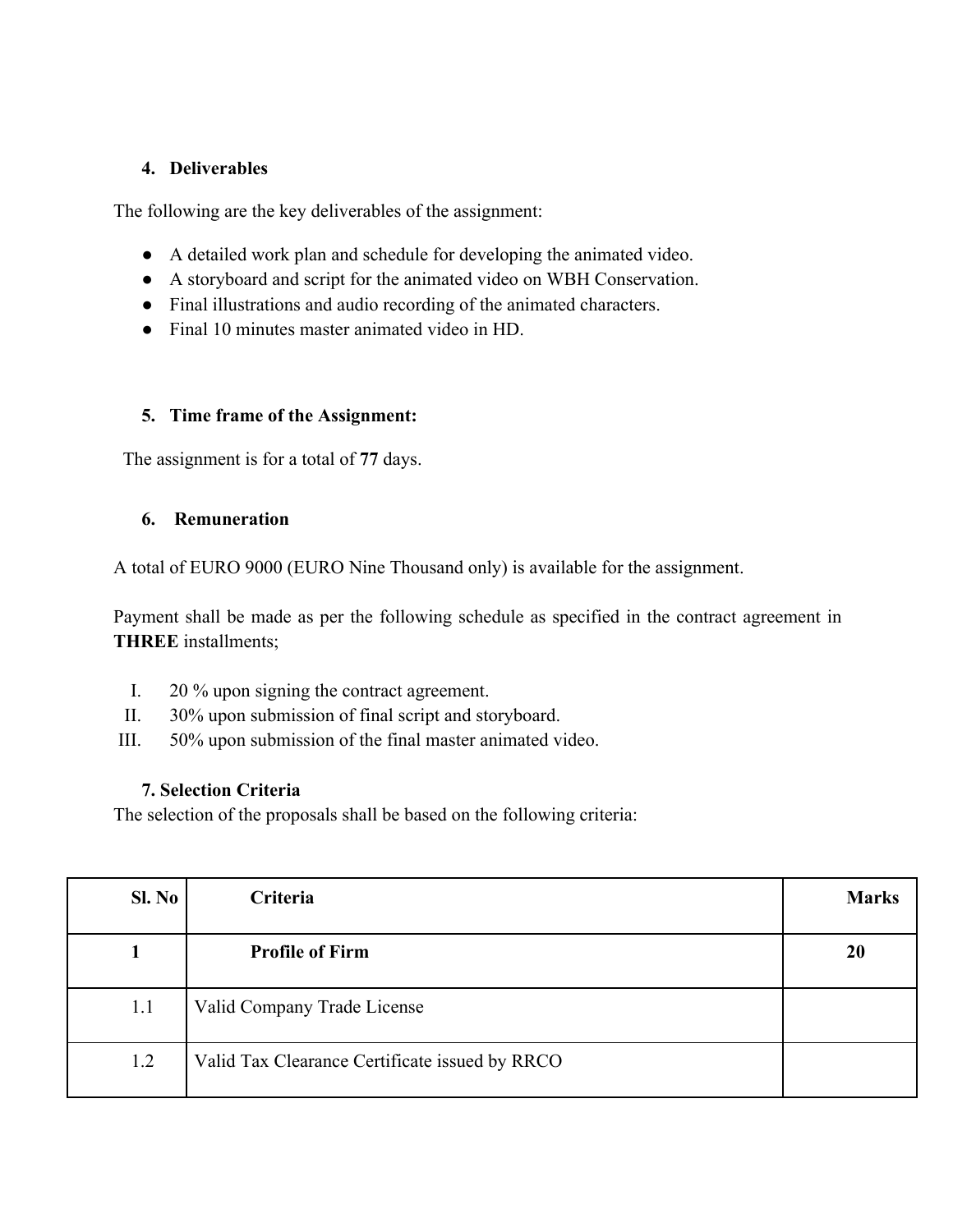| 1.3                     | CV of the company and team                                                                                                                                                                                                                                                                                 |     |
|-------------------------|------------------------------------------------------------------------------------------------------------------------------------------------------------------------------------------------------------------------------------------------------------------------------------------------------------|-----|
| $\overline{2}$          | <b>Technical Functionality</b>                                                                                                                                                                                                                                                                             | 20  |
| 2.1                     | Past experiences in similar video production (share a copy of latest project)<br>The proposal will be evaluated based on the following criteria;<br>- Use of appropriate visual effects & graphics,<br>- Quality of narration<br>- Background music<br>- Clarity of Information<br>- Overall Video Quality |     |
| $\mathbf{3}$            | Personnel                                                                                                                                                                                                                                                                                                  | 20  |
| 3.1                     | CV of company CEO/Proprietor                                                                                                                                                                                                                                                                               |     |
| 3.2                     | CV of the Team Members                                                                                                                                                                                                                                                                                     |     |
| $\overline{\mathbf{4}}$ | Methodology                                                                                                                                                                                                                                                                                                | 20  |
| 4.1                     | Clear description of production methods submitted                                                                                                                                                                                                                                                          |     |
| 4.2                     | Work Plan and input Schedule                                                                                                                                                                                                                                                                               |     |
| 4.3                     | High Quality convertible video                                                                                                                                                                                                                                                                             |     |
| 6                       | Financial                                                                                                                                                                                                                                                                                                  | 20  |
| 6.1                     | The financial breakdown submitted                                                                                                                                                                                                                                                                          |     |
|                         | <b>TOTAL</b>                                                                                                                                                                                                                                                                                               | 100 |